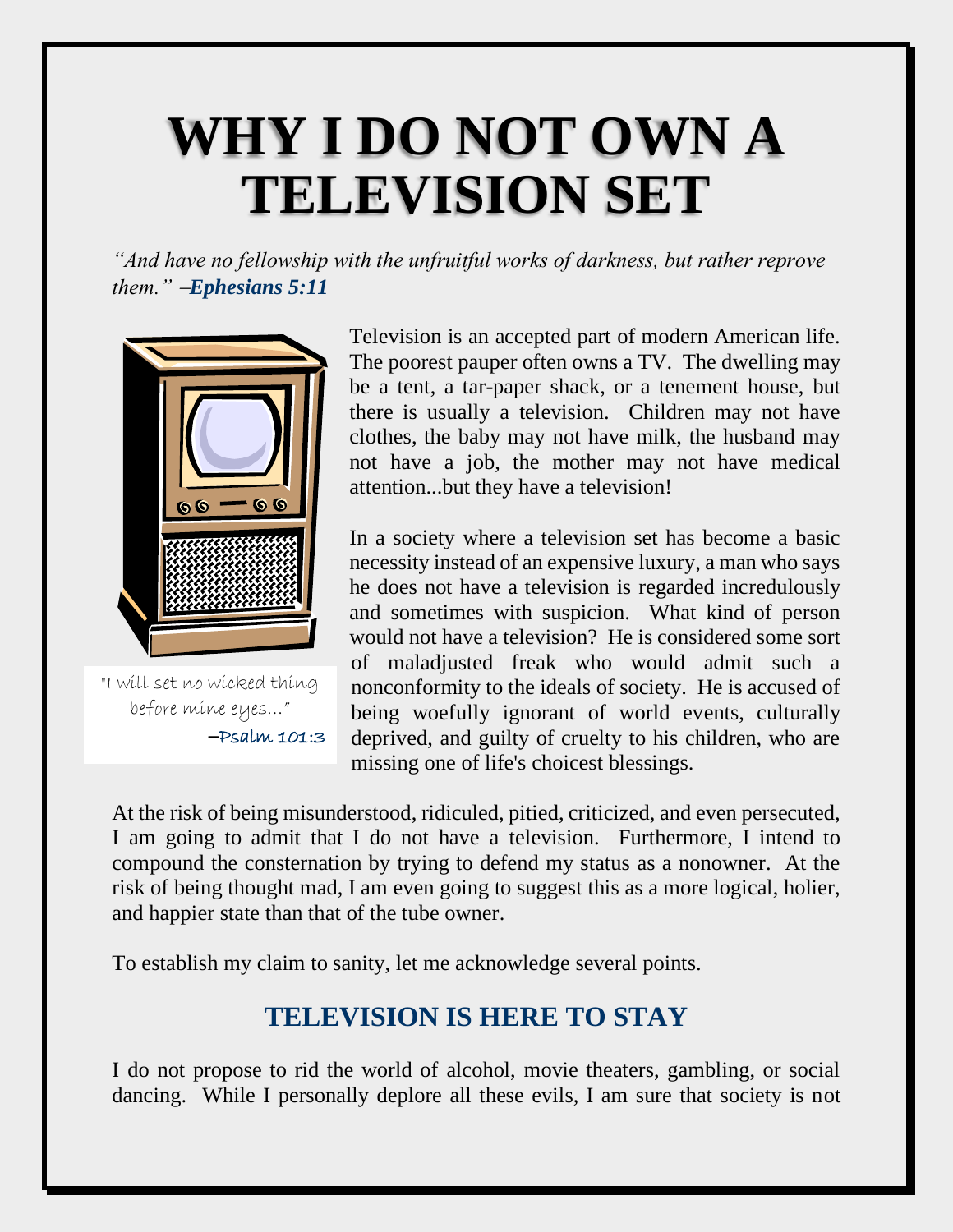going to renounce them wholesale at any time in the near future. However, I have a responsibility as a citizen of God's country to "be not conformed to this world" (Rom 12:2), but to maintain my testimony before this wicked and adulterous generation, among whom we shine as lights in this world.

# **TELEVISION IS NOT NECESSARILY A MORAL SIN**

I would not accuse every television watcher of being licentious. I am aware that some sincere people who love God have bought television sets without evil motives, and some of them have survived the ever-present temptation and have maintained a walk with God. However, it is still far better for a person not to project himself into a situation that has meant moral bankruptcy to so many.

# **NOT EVERY TELEVISION PROGRAM IS WICKED**

Neither is every movie. One cigarette may not cause cancer. One flirtation my not lead to fornication. One drink may not make a drunkard. But the danger is there. The potential is there.

# **TELEVISION WATCHING IS NOT THE ONLY CONDITION THAT NEEDS ATTENTION**

Nor, perhaps, is it the worst condition. But it is one condition that needs attention, and our attention to other matters would not excuse us for a neglect of this one. In fact, there are many spiritually debilitating conditions that are related to this one and that are involved in this one. To attack the enemy on one front often weakens his strength in other places. Some times we must invade the sanctuary of the enemy in order to stop his potential for destruction elsewhere.

With these admissions carefully noted, let us proceed to the reasons why I do not have a television. May they be expressed in such a way that you too will find them sufficient cause to forego the presence of TV in your home.

# **I. AS A PERSON, IT IS BEST THAT I DO NOT OWN A TELEVISION.**

My personal happiness and well-being, my personal salvation and eternal destiny, my personal character and integrity are all jeopardized by a television set. Sure, I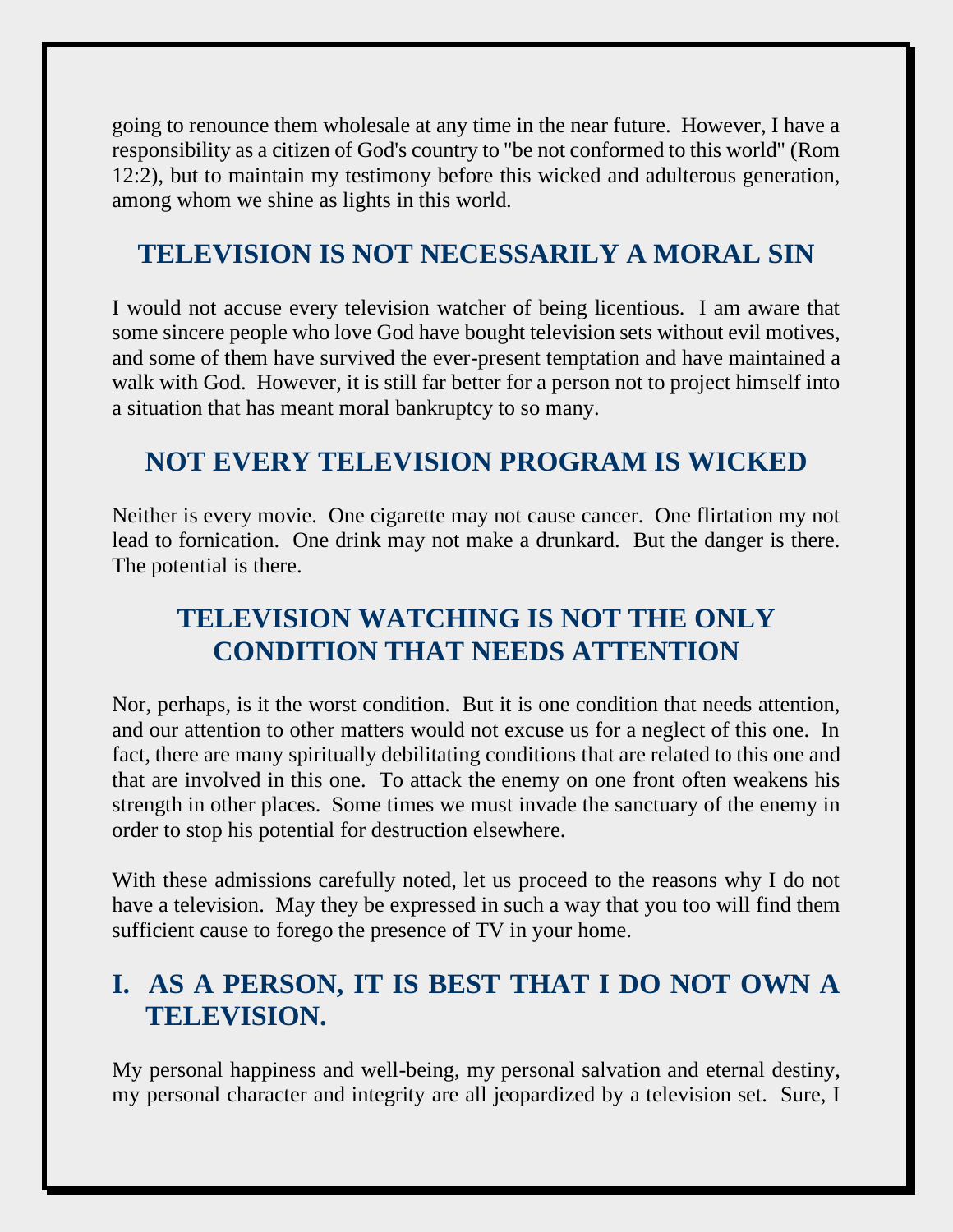can choose my programs if I will. But will I? I do not have to let it come between God and me. But will I?

## **Television is a thief of time**

Job cried, "Remember how short my time is!" I have so little time to use and none to lose. I should redeem the time, for the days are evil (Eph 5:16). But television watching demands time, and I have none to spare. I need time for my devotions, my prayer and Bible reading. I need time for my work for God, for my witnessing and soul winning. When I have time available, I need it for my family, for conversation, and for fellowship. I need time for my friends.

#### **Television is a thief of character**

It erodes the moral fiber of people. Especially is it so when their basic character is in its formative years. Seated in the seclusion of his home, a person can have a private interview with the purveyors of sex and sin. Madison Avenue glamorizes ungodly situations until every sin in the catalogue is paraded before him. There is murder, an adultery, a fist fight, and a gambling scene to choose from. In between, the best brands of beer are extolled by highly paid hucksters. Movies that I would be ashamed to enter a movie house to see are presented in the living room.

Can I survive this insidious assault of the devil? Did I pray today, "Lead me not into temptation, but deliver me from evil"? Then how can I open the door of my living room, my dining room, or my bedroom to these beautiful devils of deceit who come to offer me the kingdoms of this world? I must not invite my archenemy to enter my home and devour me there. I fight to escape him elsewhere. I flee from his presence. I must not put a weapon in his hand to tempt me and perhaps defeat me. My soul is a stake. I must be saved. I cannot take the risk of television becoming my stumbling stone.

#### **Television is a thief of money**

How well I know that other items of furniture cost as much or more - a bed to sleep on, a couch to sit on, a table to eat on. But this instrument is not a necessity; it is a luxury! Worse, it is a tolerated vice! No man buys a television for a whatnot stand or to display a family portrait on its cabinet. No one buys a television simply to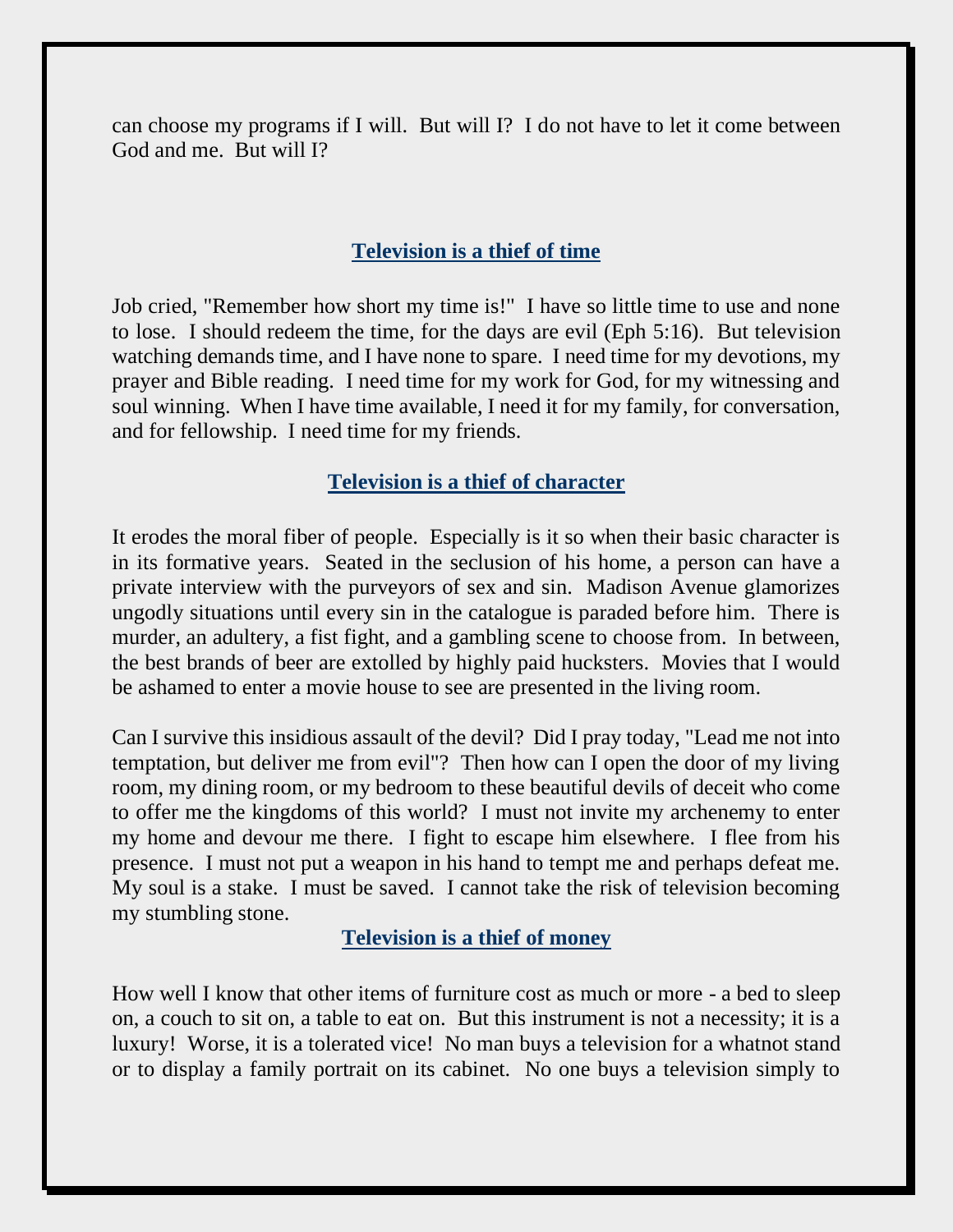watch a thirty-minute news program! If so, what a waste of money for such little return. The cost of a television is money sadly spent.

## **II. AS A PARENT, IT IS BEST THAT I DO NOT OWN A TELEVISION.**

My three little darlings are the joy of my life, and their well-being is more important to me than even my own life. I cannot expose my children to the dangers of television. There are psychological and spiritual dangers in my children's becoming television watchers. I have been instructed by the Bible to raise my children in the nurture and admonition of the Lord (Eph 6:4). I must be careful of the environment I create for their tender spirits, for it would be better for me that I had not been born than to cause one of them to stumble (Matt 18:6).

#### **The Psychological Danger**

Television is a threat to children's inner stability. The violence to which this generation's youth is prone has been traced by reputable authorities to the fact of a generation raised on television. The sex saturation to which television and the movies have subjected them has made them lose the sanctity of marriage and the home. I do not want to raise children who are sensual or violence prone. I do not want to raise children whose minds have been conditioned by constant exposure to scenes of sex, sadism, and moral degeneracy. I am afraid of the dangers of television!

#### **The Spiritual Danger**

Law keepers in the Old Testament were instructed to remind their children of the principles of the law daily, constantly (Deut 6:8). In television situations the basic moral codes of our civilization are corrupted and ridiculed before the eyes of the beholders. An evening of adultery and divorce, mayhem and murder, drunkenness and dancing is certainly no inducement to righteousness. I would not want a river at the door of my home where my children teetered on the brink of disaster. And I do not want a river of filth and debauchery pouring into the sacred confines of my hearth and home. If saw a rabid dog advancing toward my children, I would imperil my own life to destroy the danger that threatened them. When I see a far greater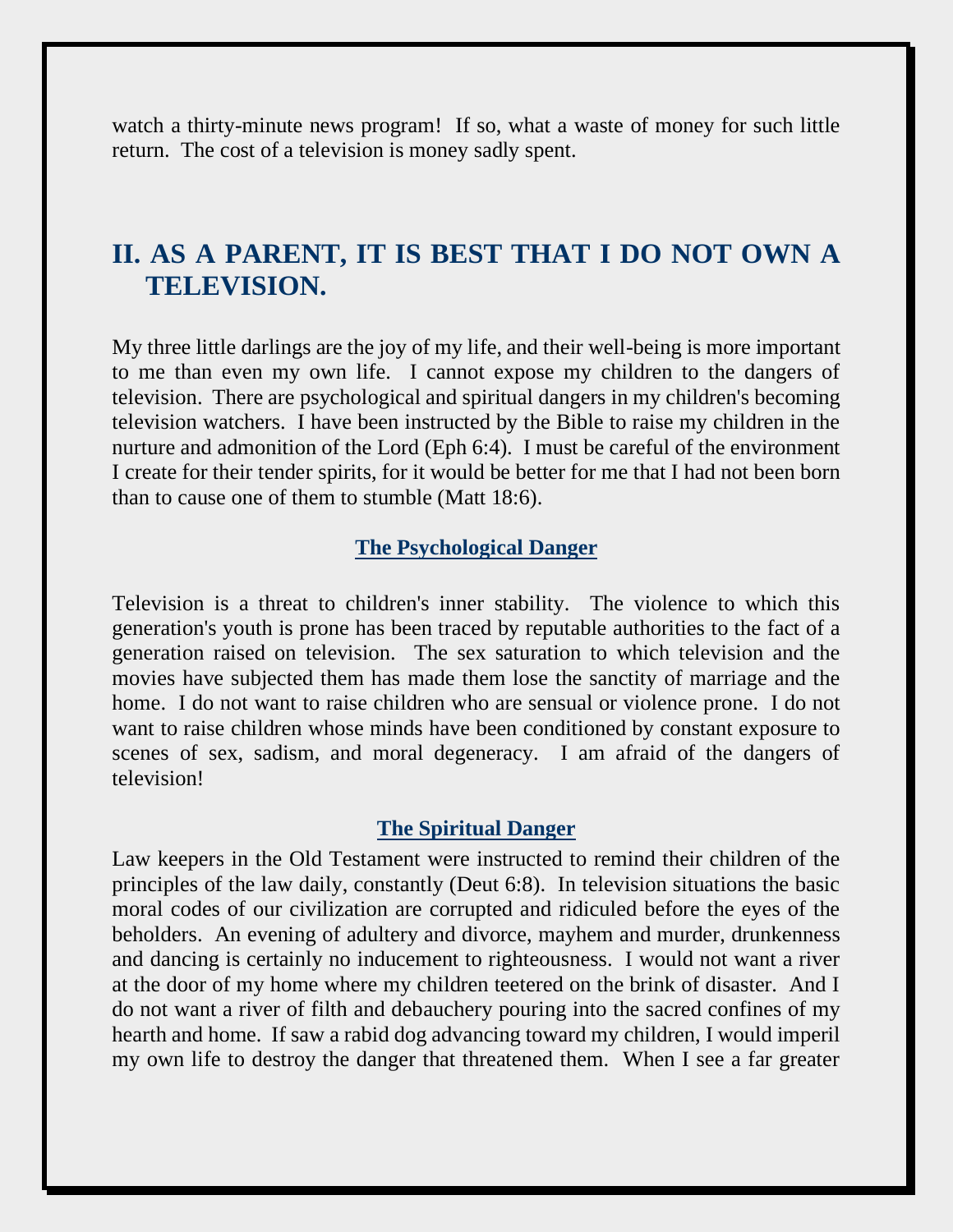danger to their eternal well-being threatening their future, could I take this venomous beast to their bosoms? God forbid!

I know that television can be a baby sitter that will free the parent from close supervision. I know that it is easier to turn children over to the clutches of the television than it is to create a wholesome activity for them. I know that is easier to yield to the pressures of: [1. The neighbors all have one, so why not me? [2]. my children will grow up to be backward and slow in their studies, and [3. they will resent me in the future because I have not provided them with a television. But I have found that none of these arguments are cogent. There are many things the neighbors do that I don't want my children to do. And I have found that a lack of television is no impediment to children's scholastic achievement or sociological development. Furthermore, children usually do not resent parents' not having a television if they feel that they are sincere. I cannot shirk my responsibility as a parent. I cannot afford to have a television.

# **III. WHAT AM I MISSING?**

Lest some people would be concerned about what I am missing on television, let me candidly confess that perhaps others would be better off, especially spiritually, if they did not have access to these supposed blessings.

### **First, there is the news**

Television is supposed to be noted for its news, and some who agree with Mr. Minow, former chairman of the Federal Communications Commission, that television is "one vast wasteland" still take comfort in saying, "Well, at least the news is good." Those who see the news are sometimes misled, however. Violence is glorified, rebels are featured, social commentaries are inserted, and sometimes the presentation of news is distorted. The television is not always the best place to get information. Newspapers and news magazines offer more complete and accurate (sometimes) coverage of the news.

#### **Second, there are historical events**

Events that have had worldwide television coverage are trips to the moon and funerals of some great world leaders. Though we could not deny that these were great events in man's present history, in the light of eternal perspective, they have been but minor happenings.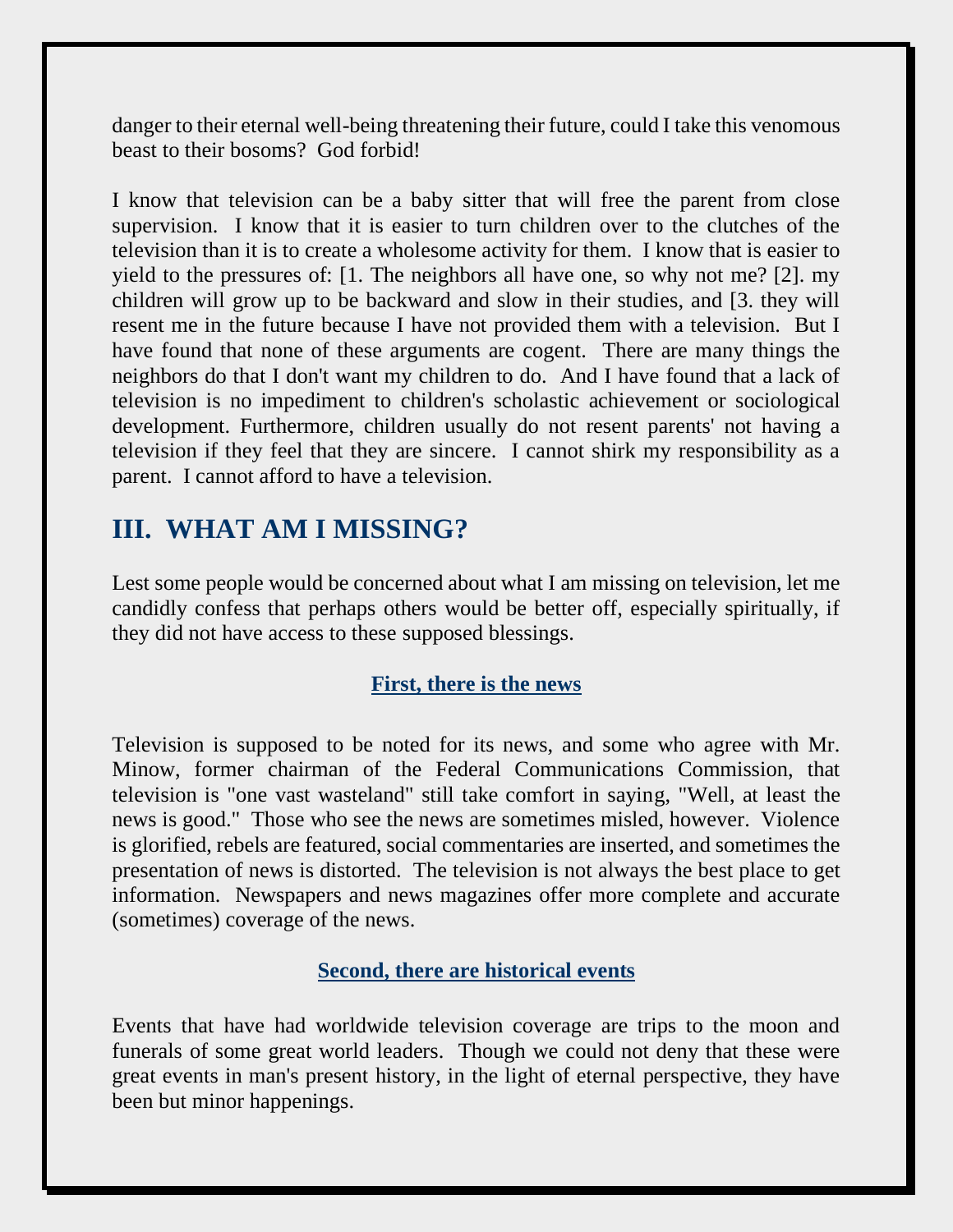

e death of King Uzziah in only a passing way when he said, "I upon a throne, high and lifted up, and His train filled the temple" ing disrespectful, it was just the death of another king to Isaiah, s that was more important. He was on his way to see the living n for the dead. While I would not object to seeing the funeral of men, I maintain that the mission of the one who said "Let the dead bury the dead" (Lk 9:60) merits more attention than these historical occasions. d seeing them on television, we have not been deprived or as we have seen the Lord of Hosts.

### **Third, there are religious programs**

Some have defended their use of television by claiming that it is worthwhile to watch the religious programming. But, first of all, I could not afford to stay home from church and watch television, for the Scriptures warn me that we should not forsake the assembling of ourselves together, and so much the more as we see the day approaching (Heb 10:25).

While there may be some credible religious programs on TV, the danger of being led into false impressions and false doctrines by a television personality is real. God's plan is for us to participate in a local church where we know those who minister to us (1 Thess 5:12). This is for our safety.

I am reminded of the scriptural admonitions: "Come out from among them, and be ye separate, saith the Lord...and I will receive you" and "if there come any unto you and bring not this doctrine, receive him not into your house" (2 Cor 6:17; 2 Jn 1:10). If I have missed all that television has to offer in the way of religious programming, I am probably better off.

### **Conclusion**

My conclusion is this: I am better off in every way not to have a television set. I have a better chance for personal happiness and for my soul to be saved. I have a better chance to have a happy home and for my family to grow up clean spiritually, straight morally, and psychologically sound and whole. I have a better chance to win my neighbors and friends to Christ and more time to do it in. I have a better chance to influence my brothers and sisters in the Lord and to lead them to a deeper walk with Christ.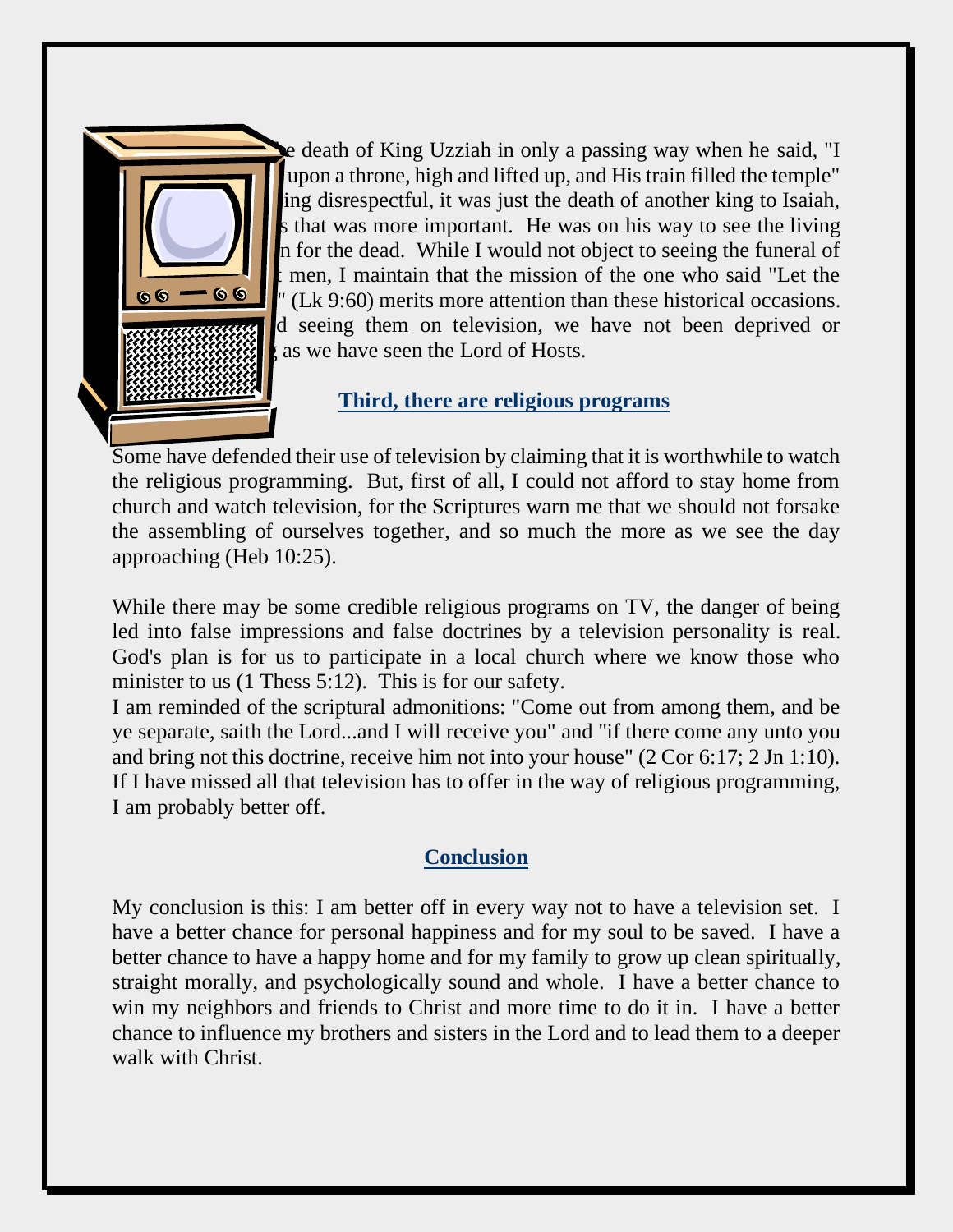In the meantime, I have not missed anything except slanted news, old movies that I wouldn't go to see when they were new, and new ones that are so lewd that I would be ashamed to watch them. And I have missed educational films that educate away from God, religious programs based on bad doctrine, beer commercials, and all the rest. Best of all, I may have saved myself form a tool of temptation that the devil would have used to destroy me.

For these and many other reasons, I am glad that I don't have a television!

*―WCP*